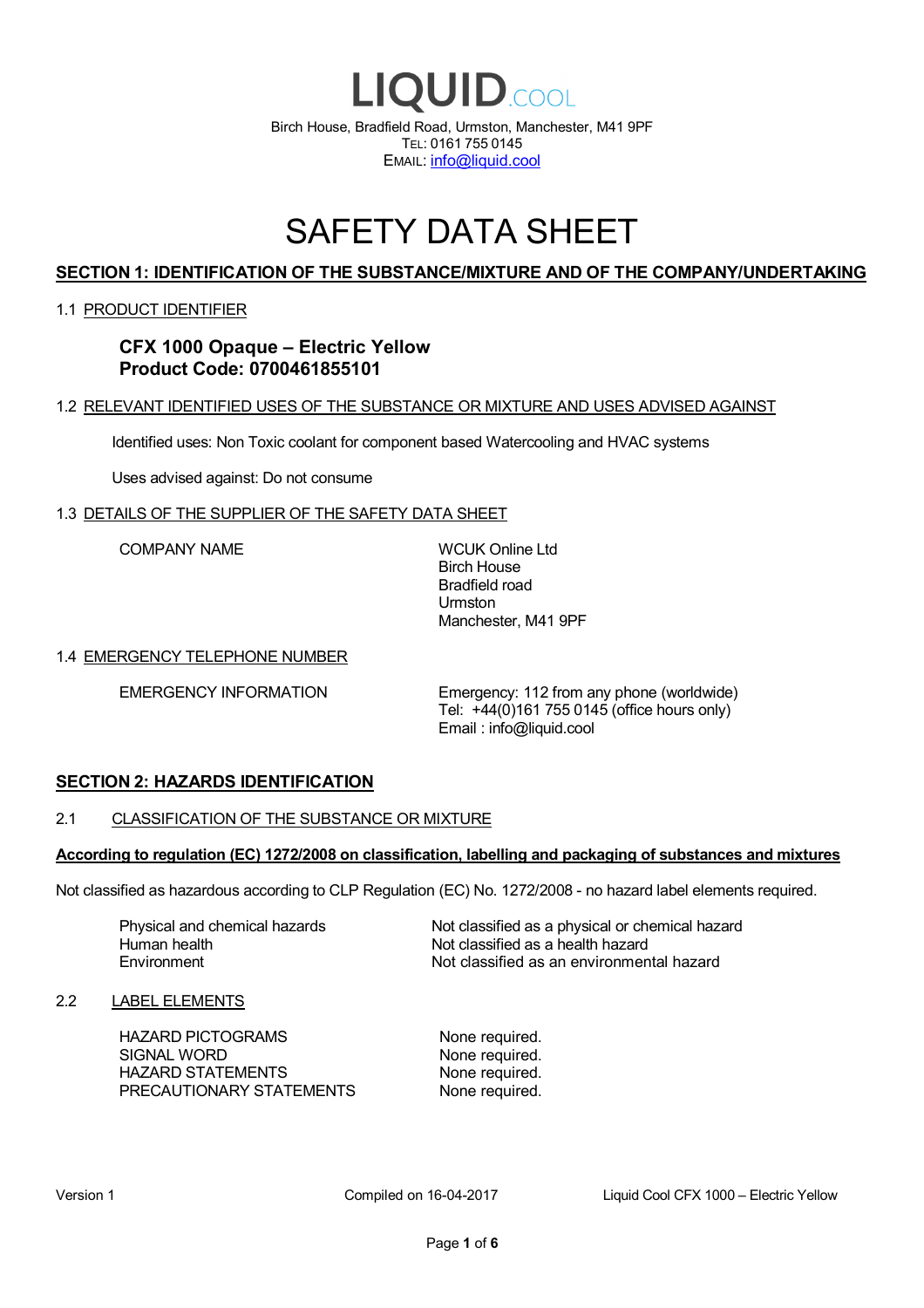

Birch House, Bradfield Road, Urmston, Manchester, M41 9PF TEL: 0161 755 0145 EMAIL: info@liquid.cool

#### 2.3 OTHER HAZARDS.

Not applicable.

## **SECTION 3: COMPOSITION / INFORMATION ON INGREDIENTS**

Listed in order of concentration, all ingredients classified as non-toxic.

| <b>Component - Ultra PURE Distilled Water</b><br>Concentration | 78-90%   |
|----------------------------------------------------------------|----------|
| CAS No.                                                        | 732-18-5 |
|                                                                |          |

| Component - Monoethylene glycol (ethane-1, 2-diol) inc DeTox™<br>Concentration | 10-22%    |
|--------------------------------------------------------------------------------|-----------|
| EC No.                                                                         | 203-473-3 |
| CAS No.                                                                        | 107-21-1  |

| Component - 1,2-Benzisothiazolin-3-one<br>Concentration | $0.2 - 1.0\%$ |
|---------------------------------------------------------|---------------|
| CAS No.                                                 | 2634-33-5     |

The classification listed for monoethylene glycol above is that which is listed, according to Regulation (EC) No. 1272/2008 (CLP) for neat monoethylene glycol. However, the monoethylene glycol present in this mixture is rendered non-toxic (as determined by an EPA certified laboratory) upon the addition of our labs patented DeTox™ additive.

## **SECTION 4: FIRST AID MEASURES**

| 4.1 | DESCRIPTION OF FIRST AID MEASURES<br><b>GENERAL INFORMATION</b> | When safe to do so remove the person from the source of<br>exposure giving consideration as to whether this may cause<br>discomfort.                                                                  |
|-----|-----------------------------------------------------------------|-------------------------------------------------------------------------------------------------------------------------------------------------------------------------------------------------------|
|     | <b>INGESTION</b>                                                | Move the affected person to fresh air and keep warm in a<br>position comfortable for breathing. Rinse mouth thoroughly with<br>water. Get medical attention if any discomfort continues.              |
|     | <b>INHALATION</b>                                               | Move the affected person to fresh air.                                                                                                                                                                |
|     | EYE CONTACT                                                     | Rinse immediately with plenty of water. Remove any contact<br>lenses and open eyelids wide apart. Continue to rinse for at<br>least 15 minutes. Get medical attention if any discomfort<br>continues. |
|     | <b>SKIN CONTACT</b>                                             | Remove contaminated clothing immediately and wash skin with<br>soap and water                                                                                                                         |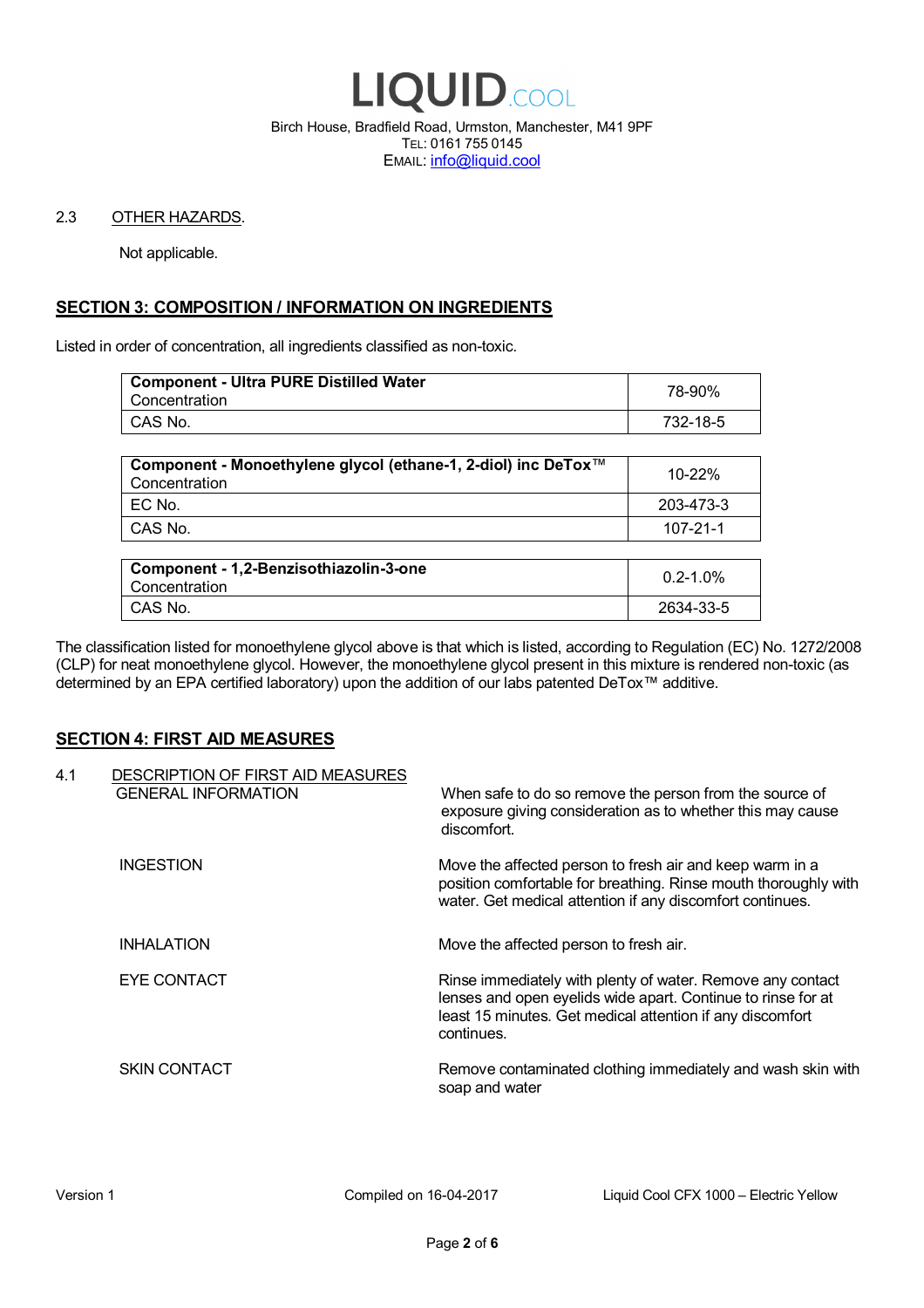

EMAIL: info@liquid.cool

## **SECTION 5: FIRE FIGHTING MEASURES**

#### 5.1 EXTINGUISHING MEDIA

Material will not burn. Substance is non-combustible; use agent most appropriate to extinguish surrounding fire.

## 5.2 SPECIAL HAZARDS ARISING FROM THE SUBSTANCE OR MIXTURE

None determined.

## **SECTION 6: ACCIDENTAL RELEASE MEASURES**

#### 6.1 PERSONAL PRECAUTIONS, PROTECTIVE EQUIPMENT AND EMERGENCY PROCEDURES

Wash skin with soap and water.

#### 6.2 ENVIRONMENTAL PRECAUTIONS

Do not discharge into drains, water courses or onto the ground.

#### 6.3 METHODS AND MATERIALS FOR CONTAINMENT AND CLEANING UP

Absorb spillage with damp, non-combustible material, then lush the contaminated area with water.

## **SECTION 7: HANDLING AND STORAGE**

7.1 HANDLING

No special measures necessary.

#### 7.2 CONDITIONS FOR SAFE STORAGE, INCLUDING ANY INCOMPATIBILITIES

Store in distributed container, with induction seal intact (where applicable), keep out of reach of children and not in direct sunlight to preserve up to the maximum storage time stated below.

Storage stability: Storage period: 36 months

## **SECTION 8 EXPOSURE CONTROLS / PERSONAL PROTECTION**

8.1 Specific end uses:

Ingredients with occupational exposure limits to be monitored: Not applicable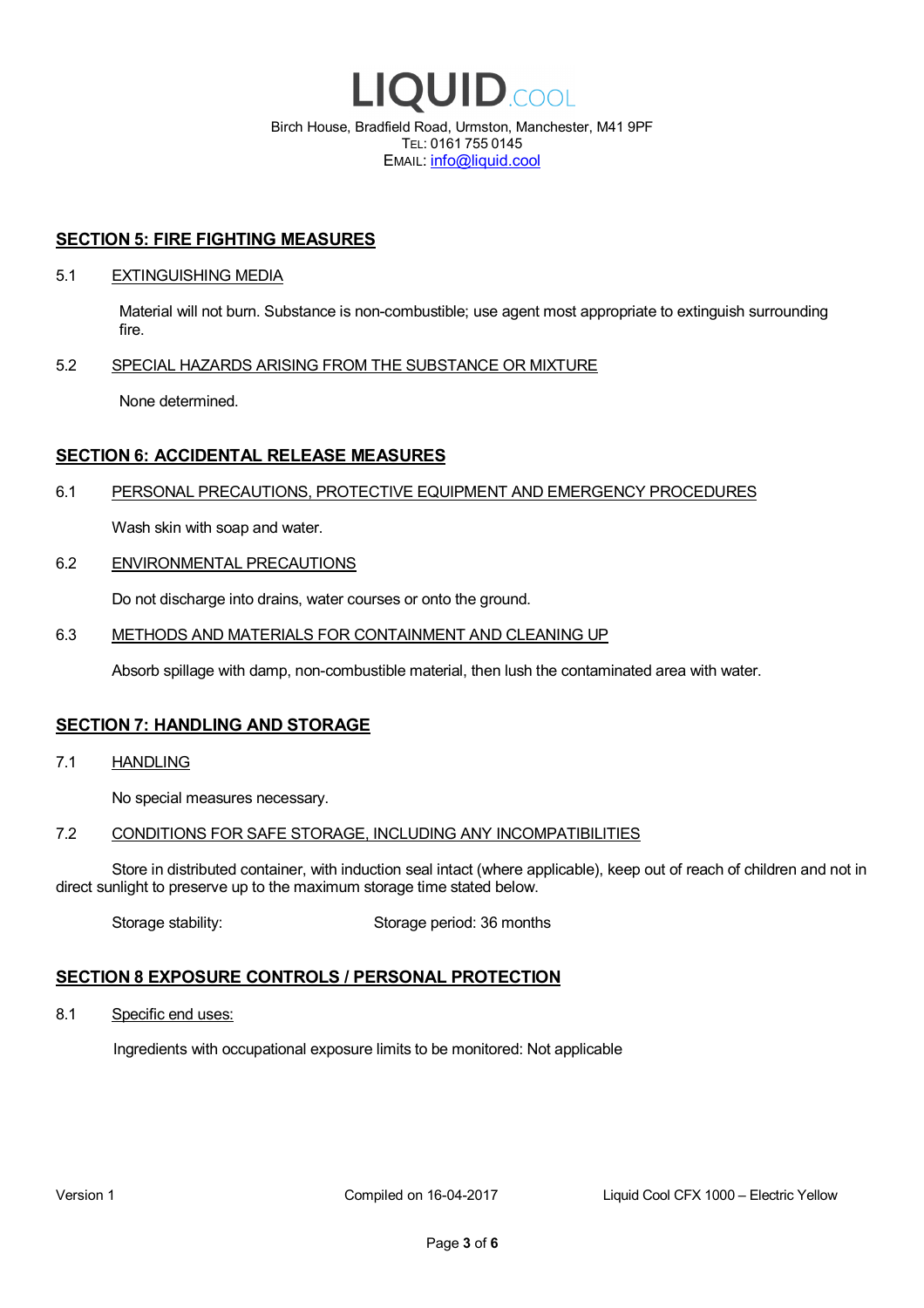# LIQUID.COOL

Birch House, Bradfield Road, Urmston, Manchester, M41 9PF TEL: 0161 755 0145 EMAIL: info@liquid.cool

#### 8.2 EXPOSURE CONTROLS

Respiratory Protection **None required.**<br>
Hand Protection **None required.** Eye Protection **None required.** Body protection None required.

Exposure Controls **Exposure Controls** No exposure controls necessary. None required.

## **SECTION 9: PHYSICAL AND CHEMICAL PROPERTIES**

## 9.1 INFORMATION ON BASIC PHYSICAL AND CHEMICAL PROPERTIES

FORM Liquid COLOUR Yellow BOILING POINT FLAMMABILTY **DENSITY** SOLUBILTY IN WATER

pH<br>
DDOUR
20°C)
2000UR
2000UR
2000UR
2000UR Non-pungent but characteristic aroma 100°C Product is not classified as flammable 1.04 - 1.15 (g/cm3) Soluble in water

## 9.2 OTHER INFORMATION

Not determined.

## **SECTION 10: STABILITY AND REACTIVITY**

10.1 REACTIVITY

There are no known reactivity hazards associated with this product.

10.2 CHEMICAL STABILITY

Stable at normal conditions when used as recommended

10.3 POSSIBILITY OF HAZARDOUS REACTIONS

Not applicable

10.4 CONDITIONS TO AVOID

None known.

## 10.5 INCOMPATIBLE MATERIALS

Strong acids, strong alkalis and strong oxidising agents.

## 10.6 HAZARDOUS DECOMPOSITION PRODUCTS

No known hazardous decomposition products.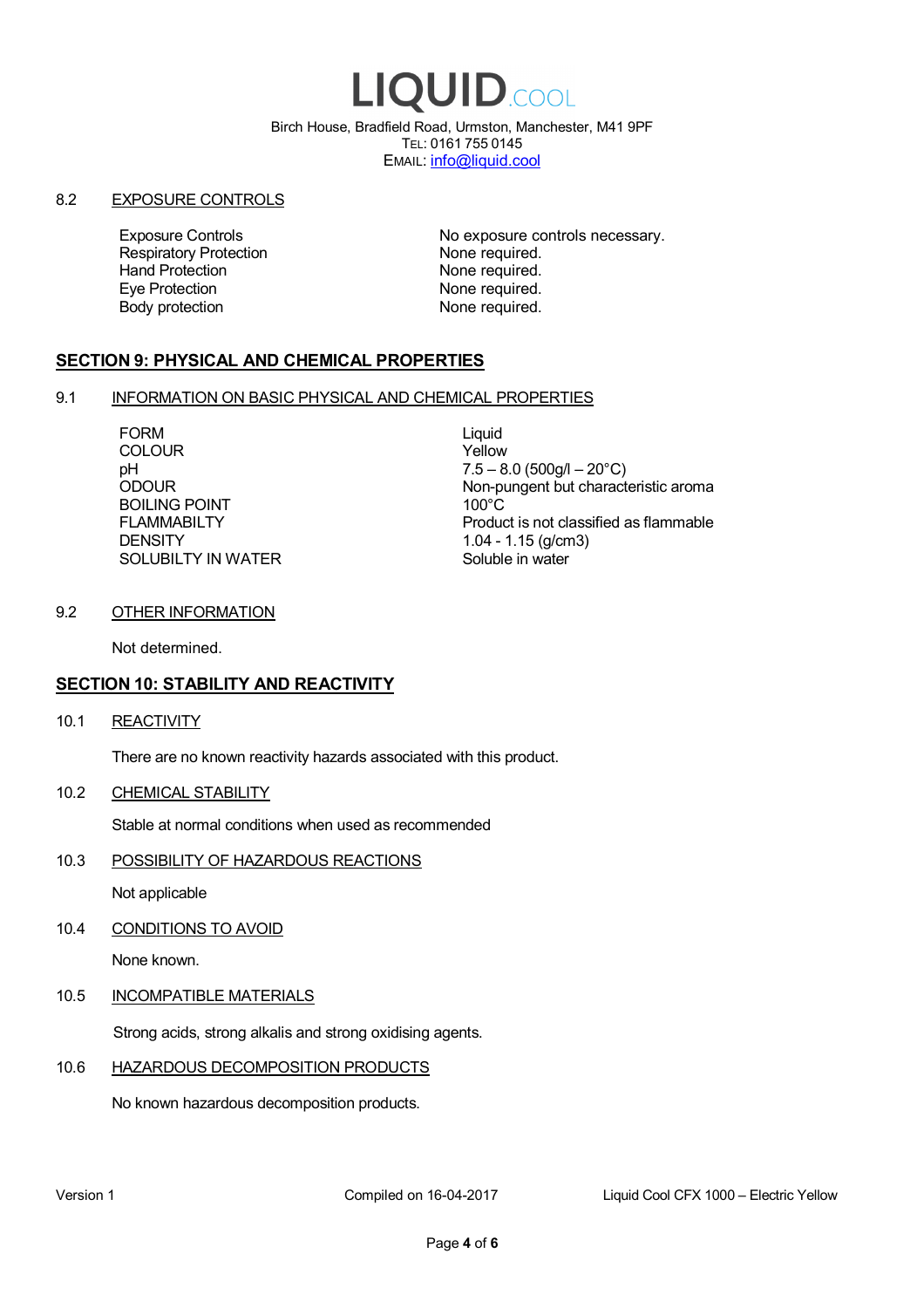LIQUID.COOL Birch House, Bradfield Road, Urmston, Manchester, M41 9PF TEL: 0161 755 0145 EMAIL: info@liquid.cool

## **SECTION 11: TOXICOLOGICAL INFORMATION**

#### 11.1 INFORMATION ON TOXICOLOGICAL EFFECTS

Irritant effect on eves: Non Irritant (rabbit) Irritant effect on skin: Non-irritant (rabbit)

Acute oral toxicity: The addition of our patented DeTox™ additive to monoethylene glycol results in a mixture that is classified as non-toxic with an LD50, oral, rat >15,000 mg/kg bw..

## **SECTION 12: ECOLOGICAL INFORMATION**

12.1 TOXICITY LC50, 96 hours, fish: EC50, 48 hours, daphnia magna: EC50, 96 hours, aquatic plants:

>100 mg/L - not classified harmful to fish >100 mg/L - not classified harmful to daphnia >100 mg/L - not classified as harmful to plants

## 12.2 PERSISTENCE AND DEGRADABILITY

This product is readily biodegradable (90% over 10 days)

12.3 BIOACCUMULATIVE POTENTIAL

Will not bio-accumulate. Partition coefficient - not determined

12.4 MOBILITY IN SOIL

Product is mobile in soil as it is water soluble.

## **SECTION 13: DISPOSAL CONSIDERATIONS**

13.1 WASTE TREATMENT METHOD Dispose in accordance with Local Waste Disposal Authority EWC no:070101

Container is made from Polyethylene Terephthalate (PET) and is domestically recycling.

#### **SECTION 14: TRANSPORT INFORMATION**

|           | <b>TRANSPORT CLASS</b>            | Classified as non-dangerous goods for transport.                                     |
|-----------|-----------------------------------|--------------------------------------------------------------------------------------|
| 14.1      | UN NUMBER                         | Product not hazardous for transport - no information required                        |
| 14.2      | PROPER SHIPPING NAME              | Product not hazardous for transport - no information required                        |
| 14.3      | <b>TRANSPORT HAZARD CLASS(ES)</b> | Product not hazardous for transport - no information required                        |
| 14.4      | <b>PACKING GROUP</b>              | Product not hazardous for transport - no information required                        |
| 14.5      | ENVIRONMETAL HAZARDS              | Product not classed as an environmentally hazardous substance<br>or marine pollutant |
| Version 1 | Compiled on 16-04-2017            | Liquid Cool CFX 1000 - Electric Yellow                                               |